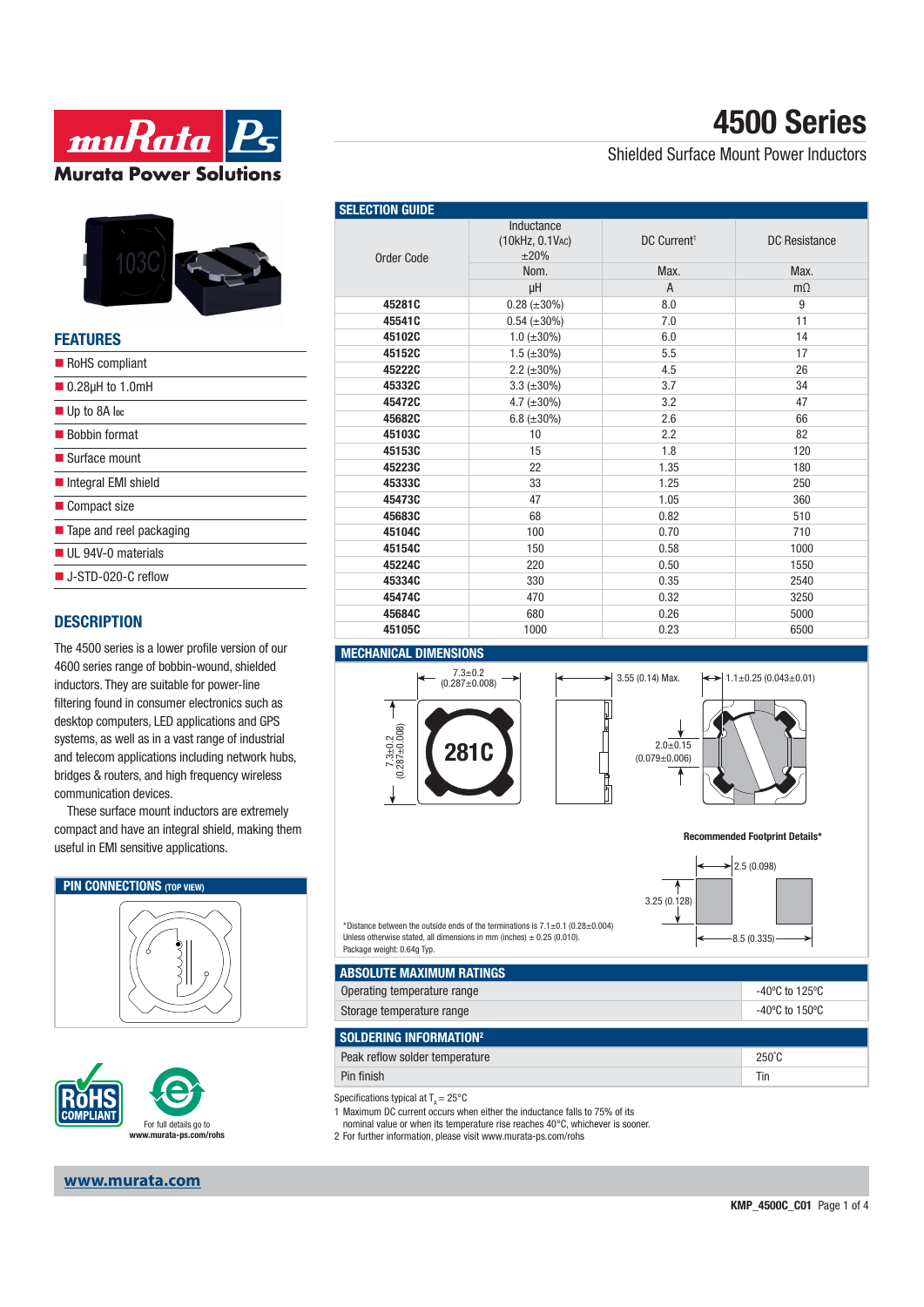### **muRata Ps** Murata Power Solutions

# **4500 Series**

Shielded Surface Mount Power Inductors

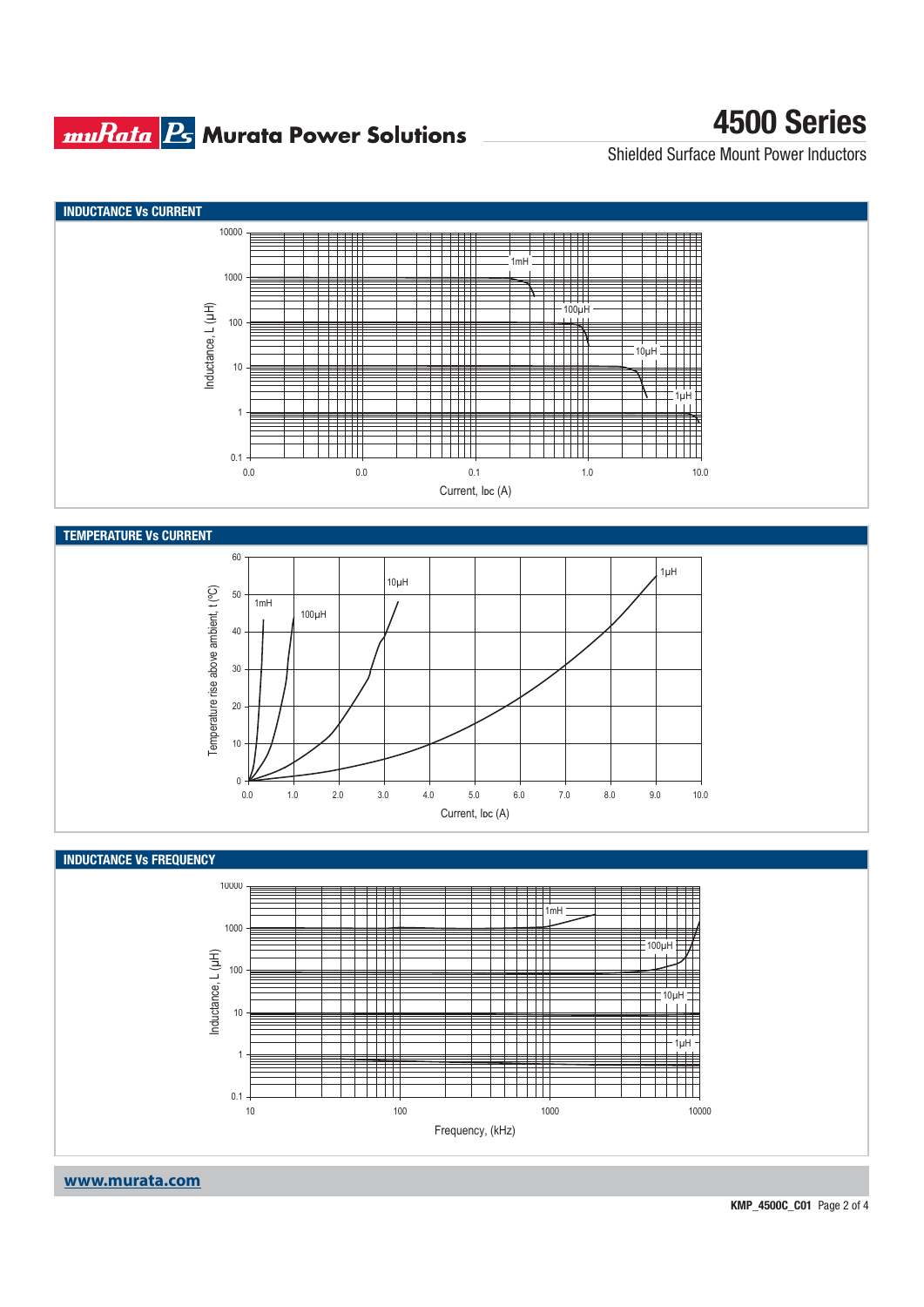## **muRata B** Murata Power Solutions

# **4500 Series**

Shielded Surface Mount Power Inductors